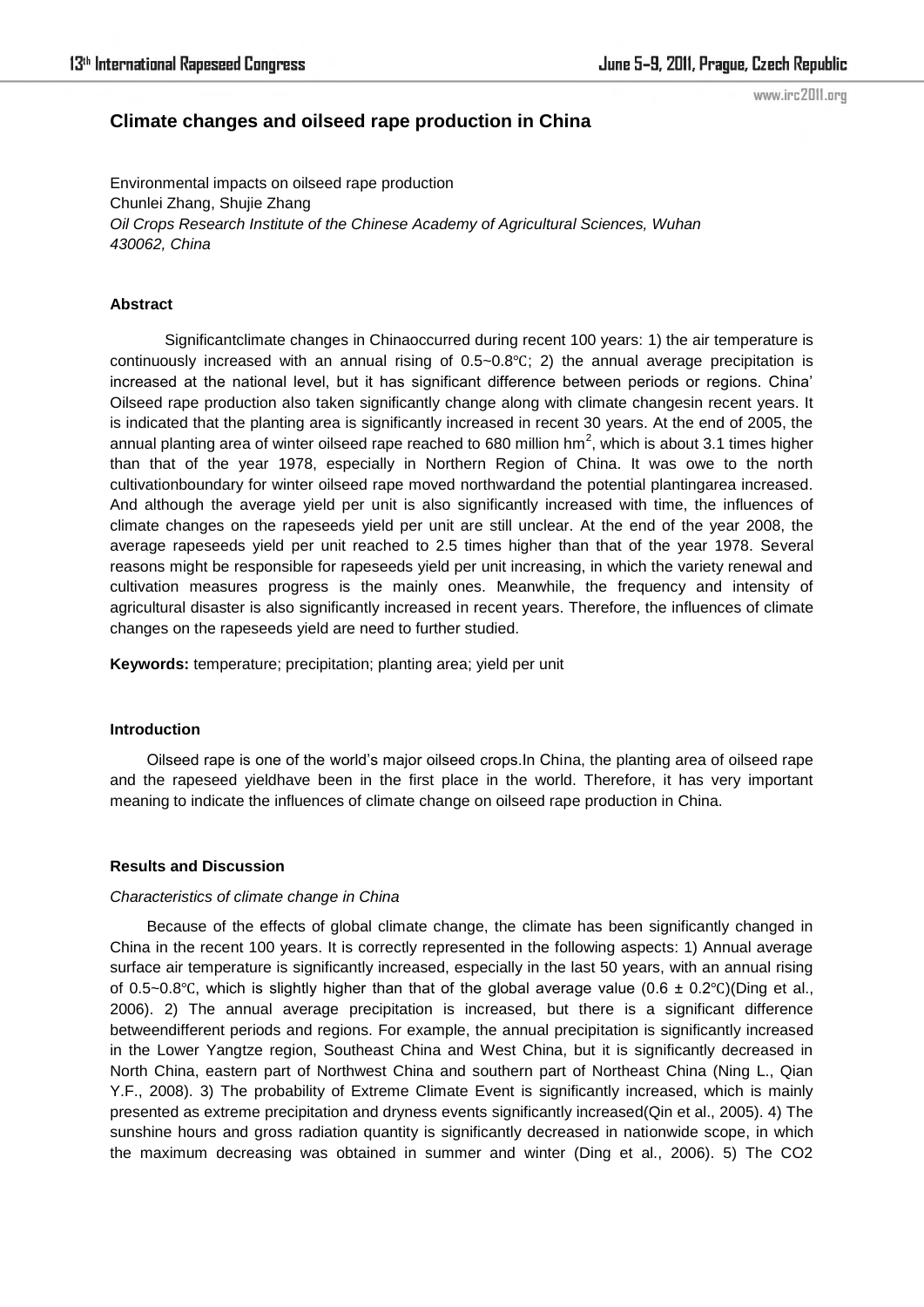www.irc2011.org

concentration is continuously increased (Zou Y.C., Yang X.Q., Pan Z.X., et al., 2008). 6) The area of acid rain pollution is constantly increasing (Ren, 1997).

# *The evolution of oilseed rape annual planting area*

In general, the annual planting area of oilseed rape, especially of winter oilseed rape, is significantly increased in China in recent 30 years (Fig. 1). At the end of the year 2005, the annual planting area of winter oilseed rape reached to 680 million hm2, which isabout 3.1 times higher than that of the year 1978. While, the annual planting area of spring oilseed rape is insignificantly changed in recent 30 years, it was fluctuated about 50 million hm2 since the year 2001 (Fig. 1).We also found that, except for in the South China Coast, the planting areas of winter oilseed rapewere significantly increased, especially in the Middle Yangtze River, Yellow-Huai River Basin and Sichuan Basin (Fig. 2). These results indicated that the north boundary of winter oilseed rape cultivation is northward moved and the potential area of winter oilseed rape planting is increased.



Fig. 1 The evolution of oilseed rape planting area (millionhm<sup>2</sup>) in China in recent 30 years



Fig. 2Winter oilseed rape planting area (thousand hm<sup>2</sup>) in different regions of China in the year 1978 and 2008

## *The evolution of rapeseed yield per unit*

In China, the rapeseed yield per unit is significantly increased in recent 30 yearsregardless of winter oilseed rape or spring oilseed rape (Fig. 3).The rapeseed yield per unit of year 2008 reached to 2.5 times higher than that of year 1978.From Fig. 3 we also found that, at the year 1978, the rapeseed yield of spring oilseed rape is about 50% of that of winter oilseed rape, but from the year 1997 to 2008,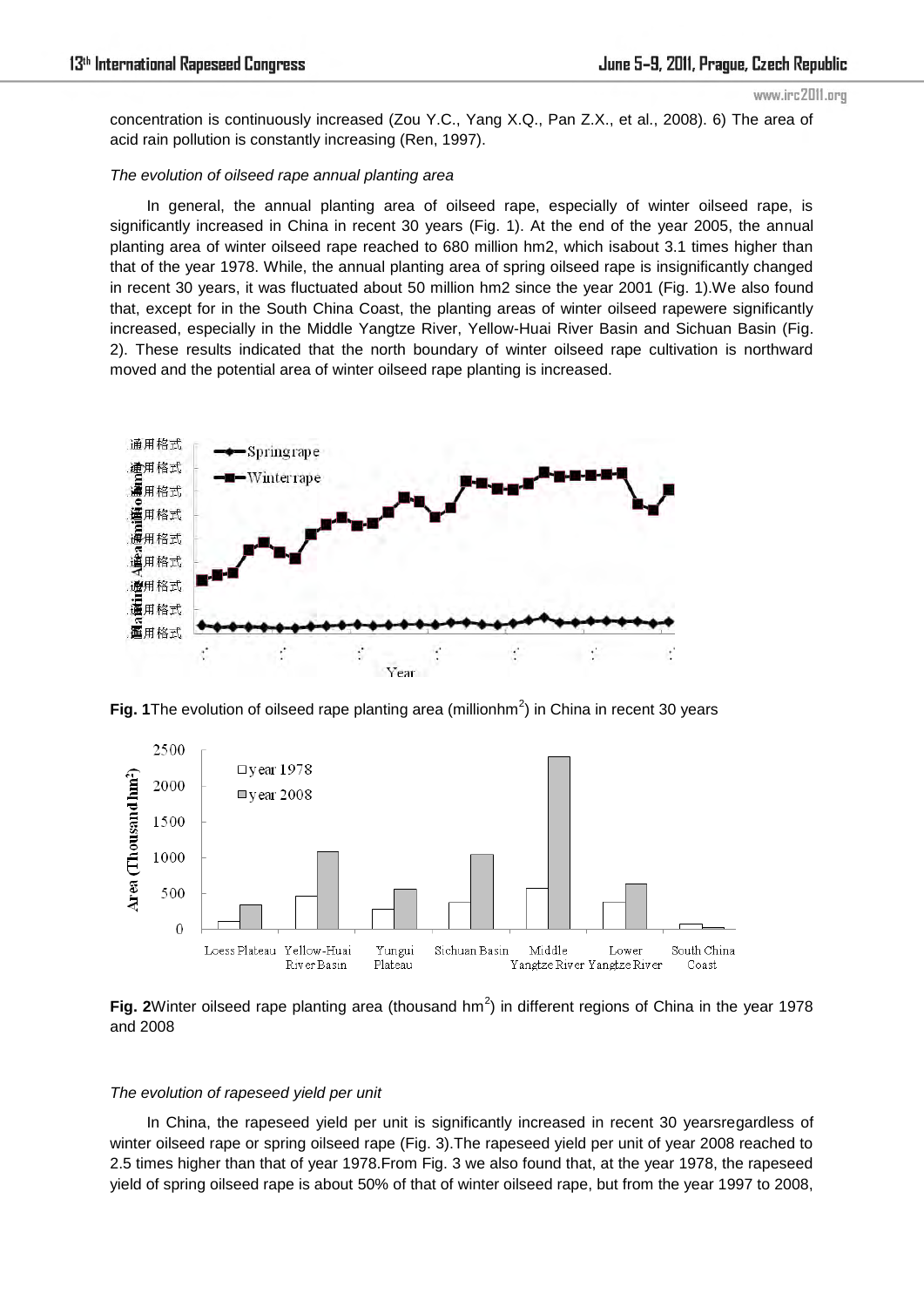#### www.irc2011.org

there is no significant difference of rapeseed yield per unit between the spring oilseed rape and winter oilseed rape.Therefore, the increasing extent of rapeseed yield per unit of spring oilseed rape is more significant than that of winter rape in China in recent 30 years.Meanwhile, the annual area of agricultural disaster, including drought and freeze, is significantly increased with time in China (Fig. 4), which is due to the probability of Extreme Climate Event is significantly increased. Therefore, the influence of climate change on the rapeseed yield per unit is still unclear.



Fig. 3The evolution of rapeseed yield per unit (kg hm<sup>-2</sup>) in China in recent 30 years



Fig. 4 Agricultural disaster area (million  $hm^2$ ) in China in recent 30 years

# **Conclusion**

In summary, the climate of China was significantly changed in recent years, which is mainly represented in the air temperature and precipitation increased. These changes are beneficial to the planting area (Fig. 1 and Fig. 2) and rapeseed yield (Fig. 3) increasing.On the other hand, the frequency of agricultural disaster is also significantly increased in recent years since the climate changed (Fig. 4), which is play an unfavorable effects on oilseed rape production.Therefore, the influences of climate change on the production of oilseed rape are needed further studied.